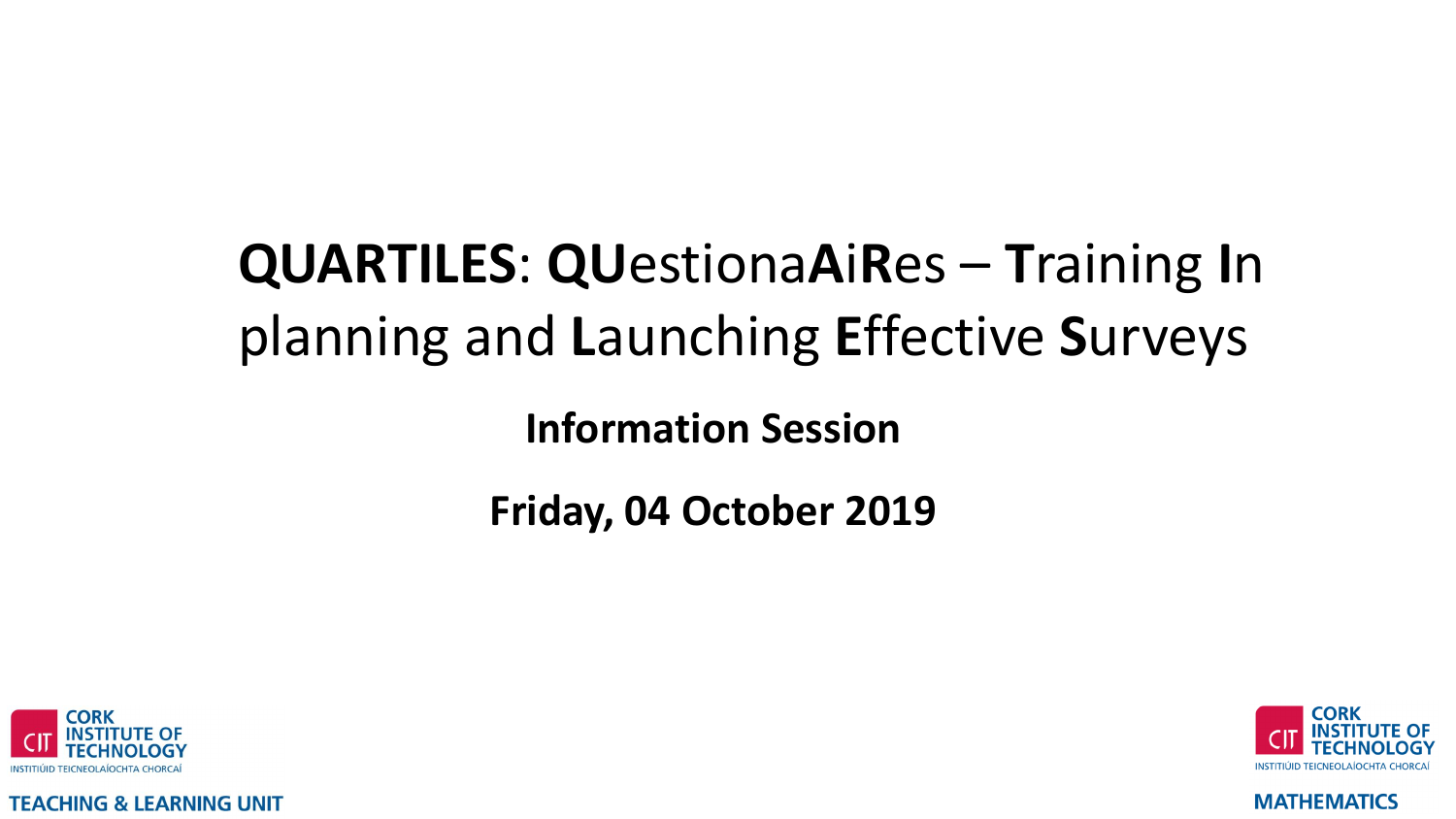

#### **Maretta Brennan**

**Dr Michael Brennan Dr Clodagh Carroll**

**[Dr Julie Crowley](https://mathematics.cit.ie/staff/julie-crowley)**

**[Dr David Goulding](https://mathematics.cit.ie/staff/david-goulding) [Dr Seán Lacey](https://mathematics.cit.ie/staff/sean-lacey)**

**[Dr J.P. McCarthy](https://mathematics.cit.ie/staff/JP-McCarthy)**

**Dr Marie Nicholson [Dr Declan O'Connor](https://mathematics.cit.ie/staff/Declan-OConnor)**

**Dr Violeta Morari**

**Sarah Murphy Dr Catherine Palmer**



**TEACHING & LEARNING UNIT** 

**MATHEMATICS** 

**[Dr Noreen Quinn](https://mathematics.cit.ie/staff/noreen-quinn-profile)**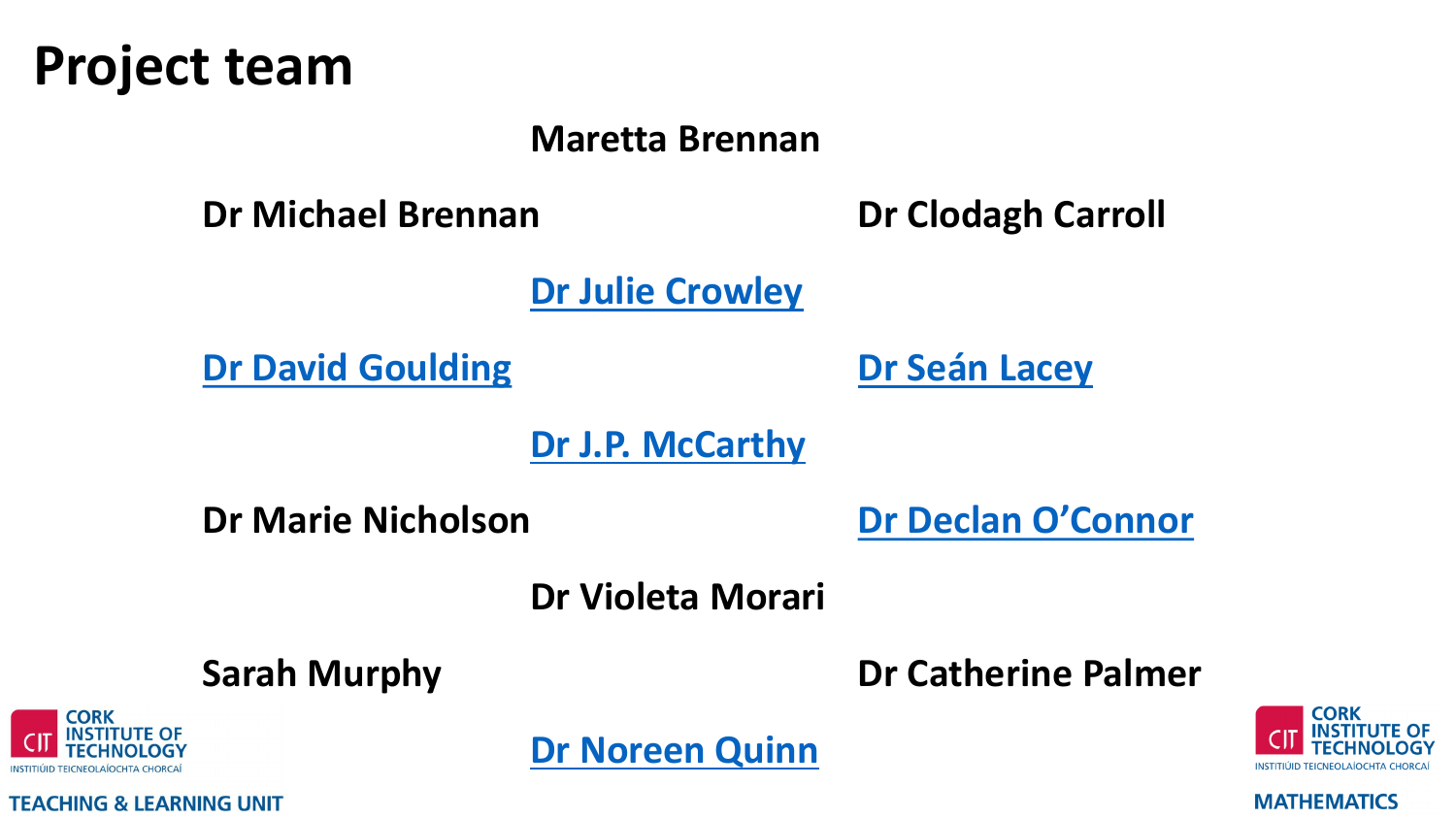# **Background information**

- Reports to Academic Council
	- Research & Innovation Committee, *Postgraduate and undergraduate research projects ethical and data management oversight,* March 2019
	- Research Ethics Committee, *Annual Report,* June 2019
- [Maths Learning Community](https://mathematics.cit.ie/contentfiles/Sean/EYFE2019%20Poster.pdf) 
	- [Qualities of Good Questions in Questionnaire Design](https://mathematics.cit.ie/quartiles)



**TEACHING & LEARNING UNIT** 

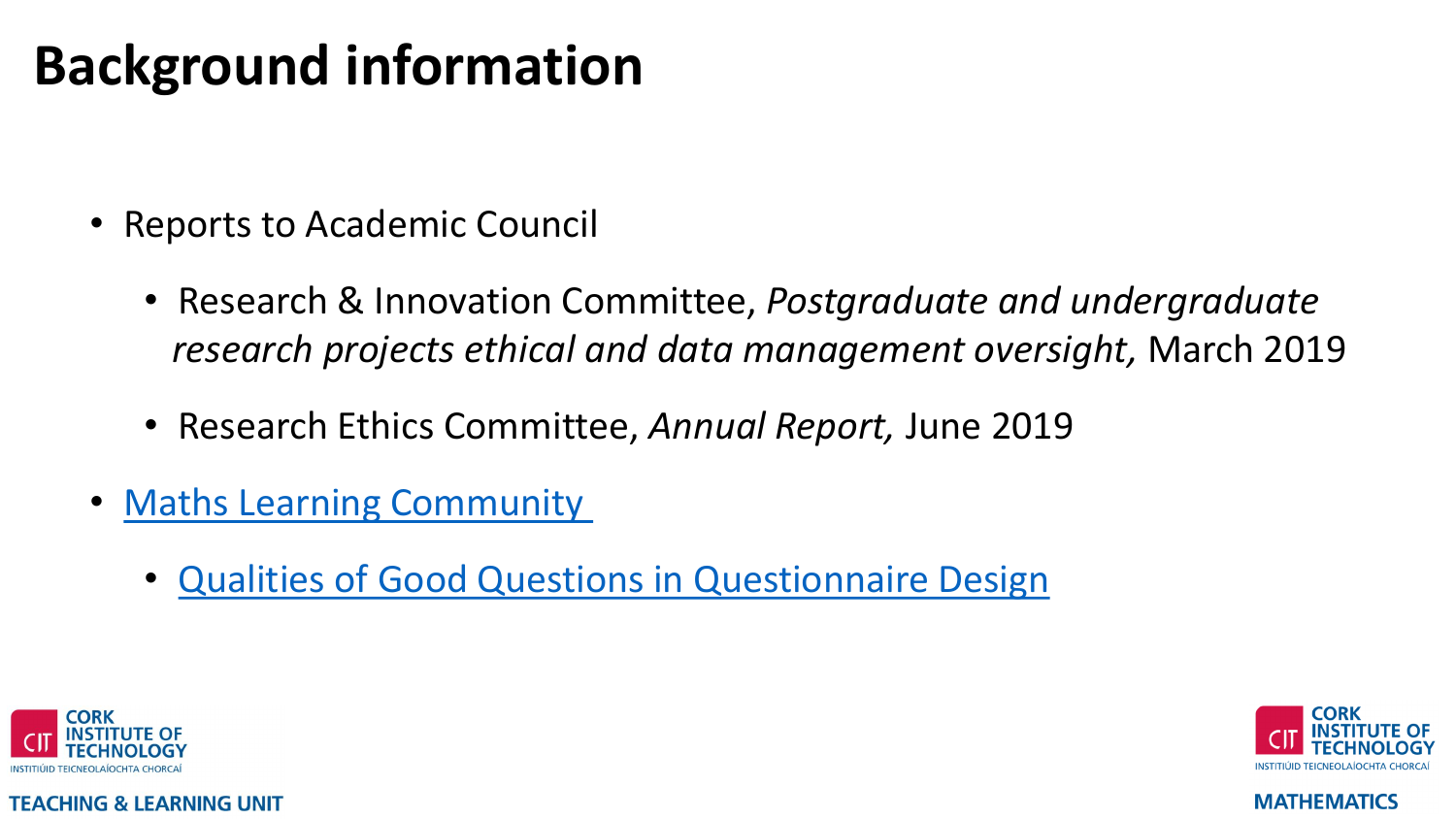# **Work plan: Develop further resources on**

- Sampling methods
- Required response rate
- Questionnaire length
- Question wording
- Order of questions
- Platforms to develop online questionnaires/surveys
- Data storage



**TEACHING & LEARNING UNIT** 

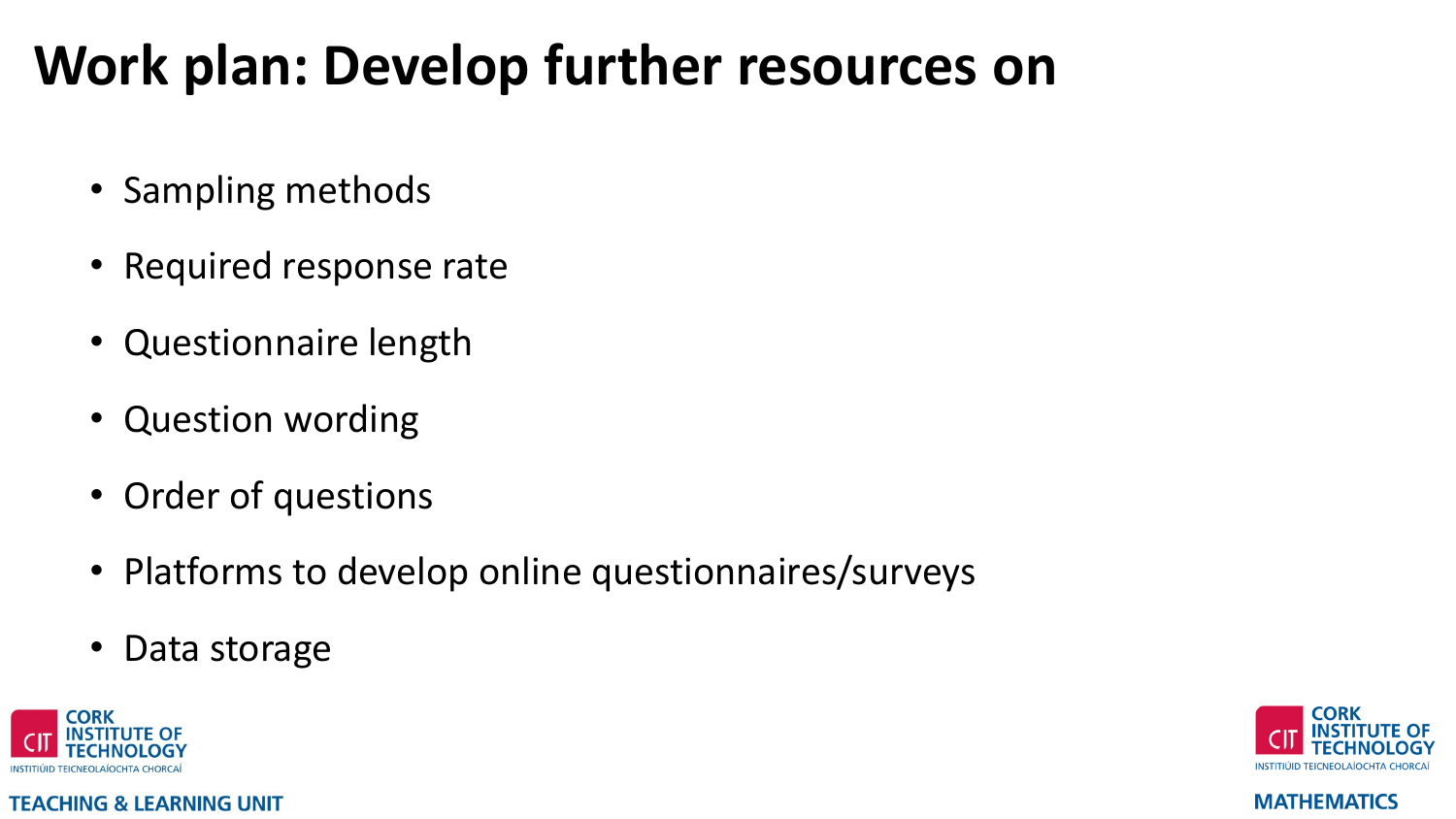## **Seminars**

### **REQUIRED: Research Ethics in QUestionnaIRE Design,** 1. Friday, 10 January 2020

### $2.$ **EXcel Calculator for Experiential Learning in Statistics (EXCELS)** – Good practice in statistical analysis, **May 2020**



**TEACHING & LEARNING UNIT** 



**GRADUATE STUDIES OFFICE** 



**RESEARCH OFFICE** 

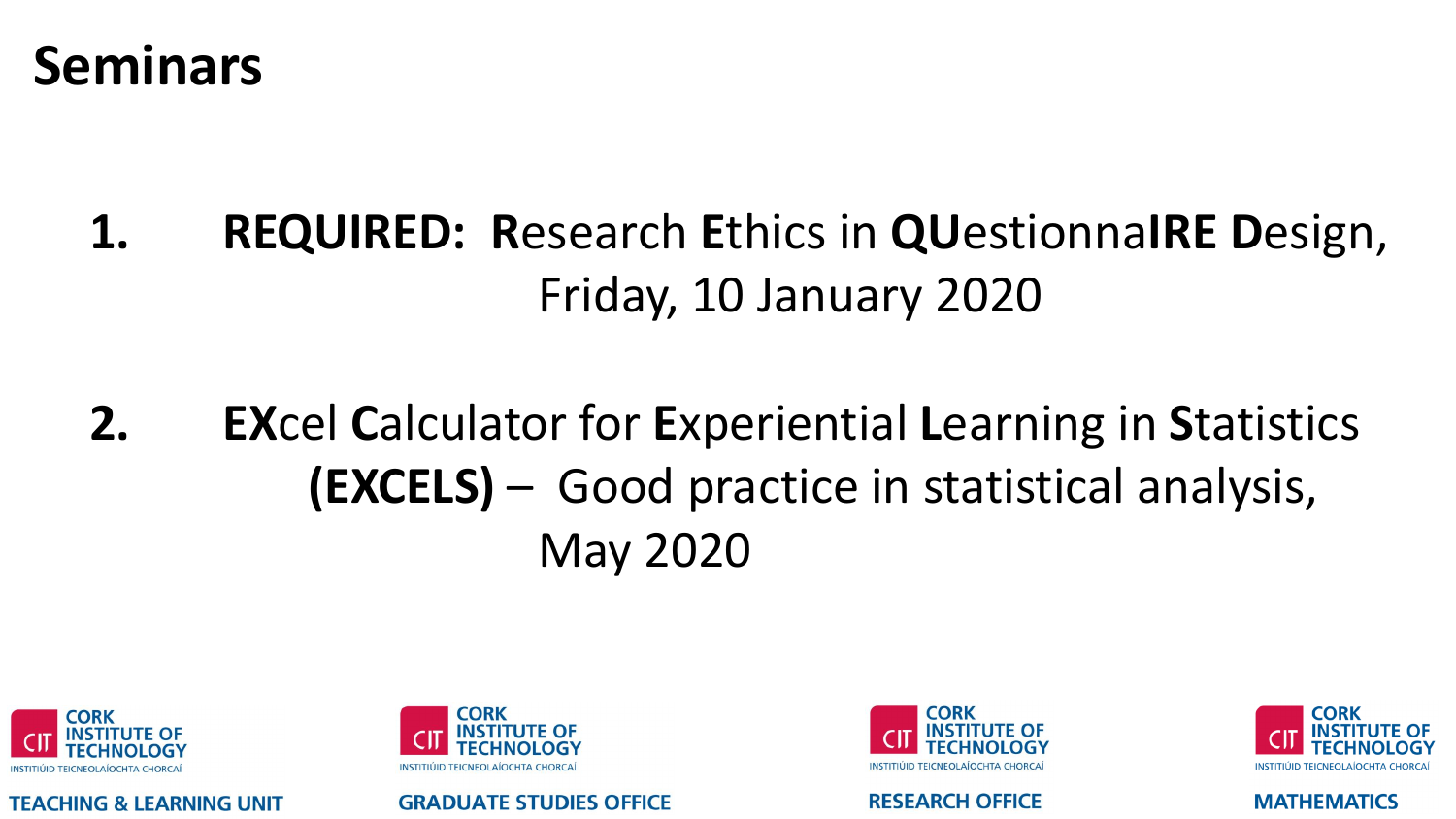# **REQUIRED: R**esearch **E**thics in **QU**estionna**IRE D**esign

[Dr Helen Purtill](https://ulsites.ul.ie/macsi/helen-purtill-profile), *Lecturer in Statistics*, University of Limerick

- Steps involved in designing a reliable questionnaire.
- Importance of a Statistical Analysis Plan (SAP).

[Prof. Ger Kelly,](https://ie.linkedin.com/in/gerard-kelly-3115a282) *Research Integrity Officer & Chair of Research Ethics Committee*, Cork Institute of Technology

• Ethics and Research Integrity in questionnaire design.

A. N. Other

• GDPR and data storage.



**TEACHING & LEARNING UNIT** 



**GRADUATE STUDIES OFFICE** 



**RESEARCH OFFICE** 

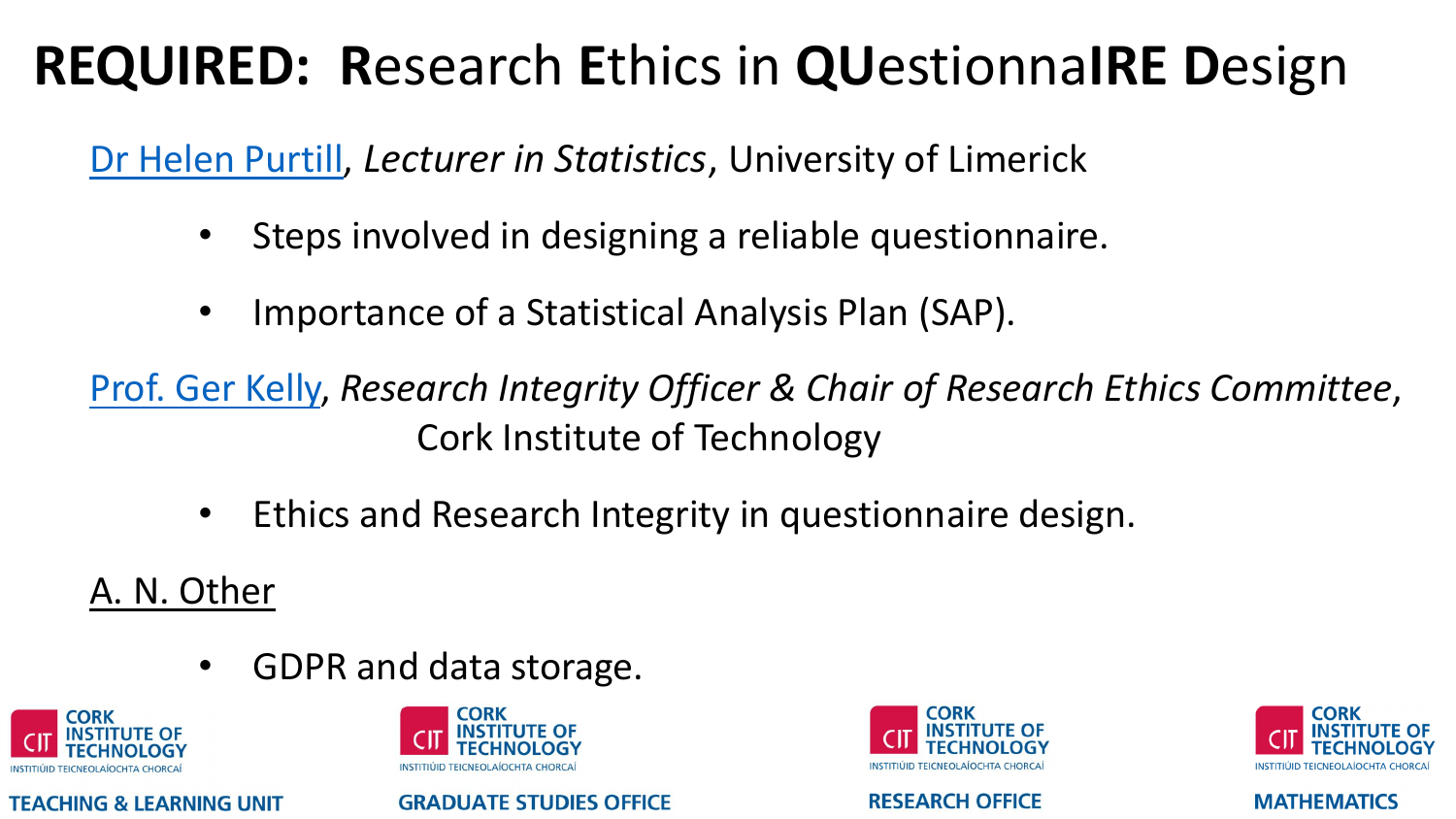# **EX**cel **C**alculator for **E**xperiential **L**earning in **S**tatistics **(EXCELS)** – Good practice in statistical analysis

## [Tadhg O'Shea](https://ie.linkedin.com/in/tadhg-o-shea-6070382b), *Lecturer*, Institute of Technology Tralee,

*Author* of [Essential Statistics for Researchers](https://www.waterstones.com/book/essential-statistics-for-researchers/tadhg-l-oshea/9780957505902)





- Promote the use of statistics to reduce complex data situations to manageable formats in Excel.
- Perform and critique descriptive statistics and statistical tests based on one/two sample measurements, **using an automated process**, in Excel.
- Communicate effectively statistical findings in a clear concise manner using correct terminology based on output from Excel.



#### **TEACHING & LEARNING UNIT**



#### **GRADUATE STUDIES OFFICE**



**RESEARCH OFFICE** 

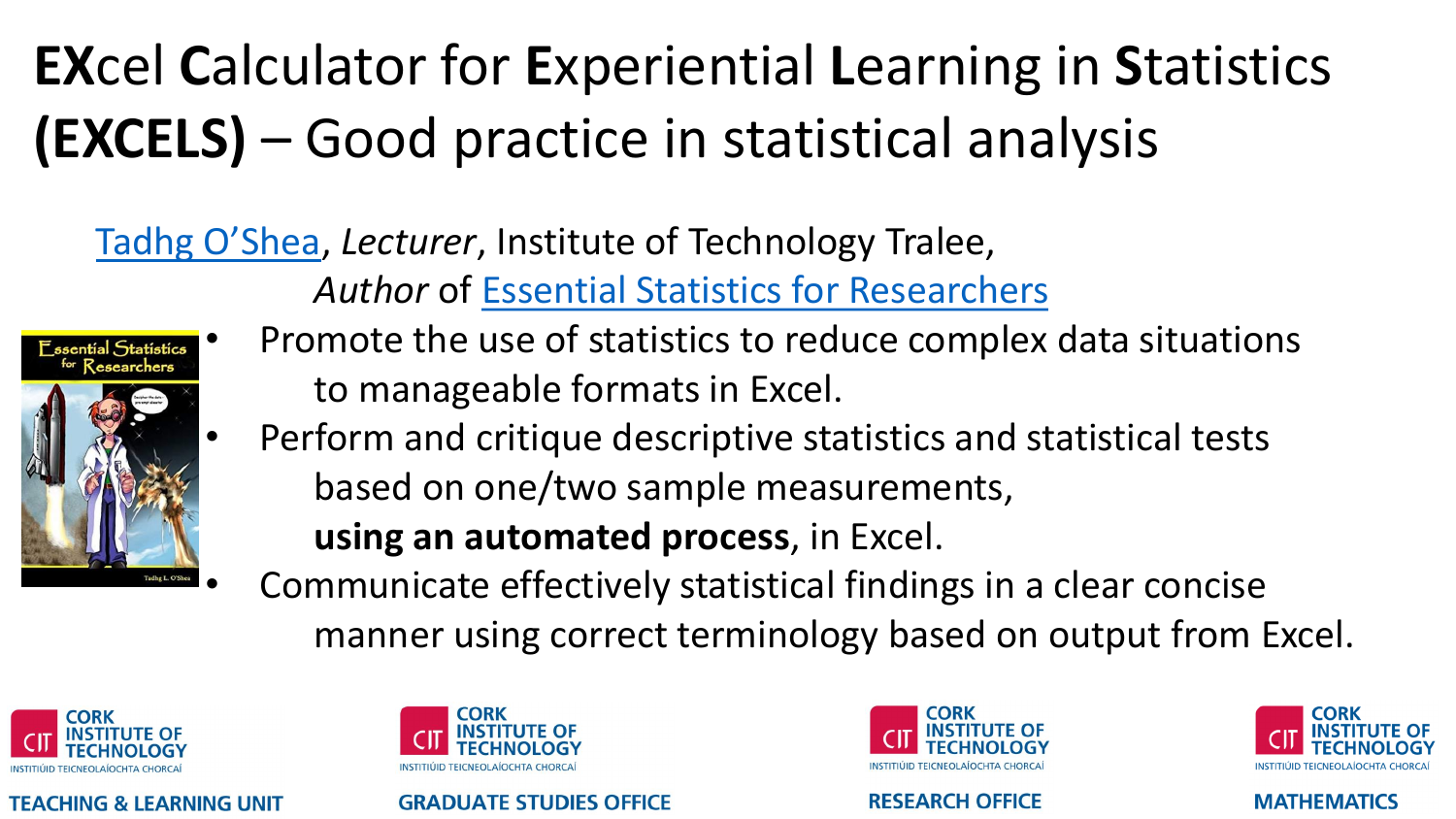# **Questions, feedback, suggestions????**

- Is our work plan missing anything?
- Are there other issues, around questionnaire design, that you encounter on a regular basis?
- Any questions?
- Feedback?
- Suggestions?

## <https://mathematics.cit.ie/quartiles>





**TEACHING & LEARNING UNIT**